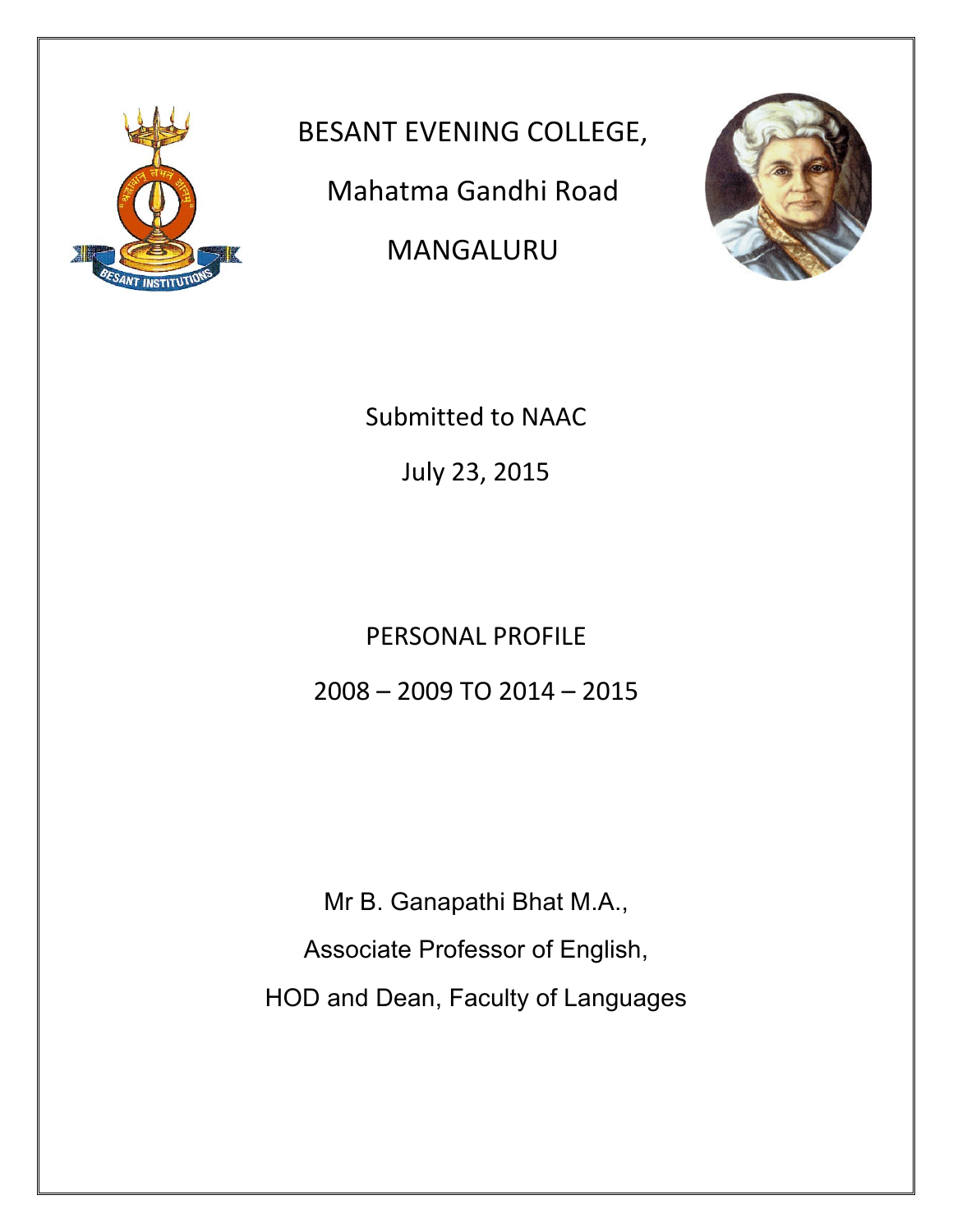# BESANT EVENING COLLEGE M.G.ROAD, MANGALORE – 575003 PERSONAL PROFILE

| <b>Name</b>                              | : Ganapathi Bhat B        |
|------------------------------------------|---------------------------|
| <b>Father's Name</b>                     | : B Padmanabha Sharma     |
| Date of Birth                            | $: 18 - 01 - 1961$        |
|                                          |                           |
| Date of Appointment                      | $: 19 - 07 - 1988$        |
|                                          |                           |
| <b>Highest Educational Qualification</b> | : $MA$ (Eng)              |
| <b>Residential Address</b>               |                           |
|                                          | : Ganapathi Bhat B,       |
|                                          | 'Benaka', 1-17/28,        |
|                                          | Bangrakulur Layout,       |
|                                          | <b>KULUR Post,</b>        |
|                                          | <b>MANGALORE - 575013</b> |
|                                          |                           |
| <b>Contact Number</b>                    | : Office 0824 - 2491204   |
|                                          | Mobile 9481388949         |
| Email Id                                 | : bgbhats@gmail.com       |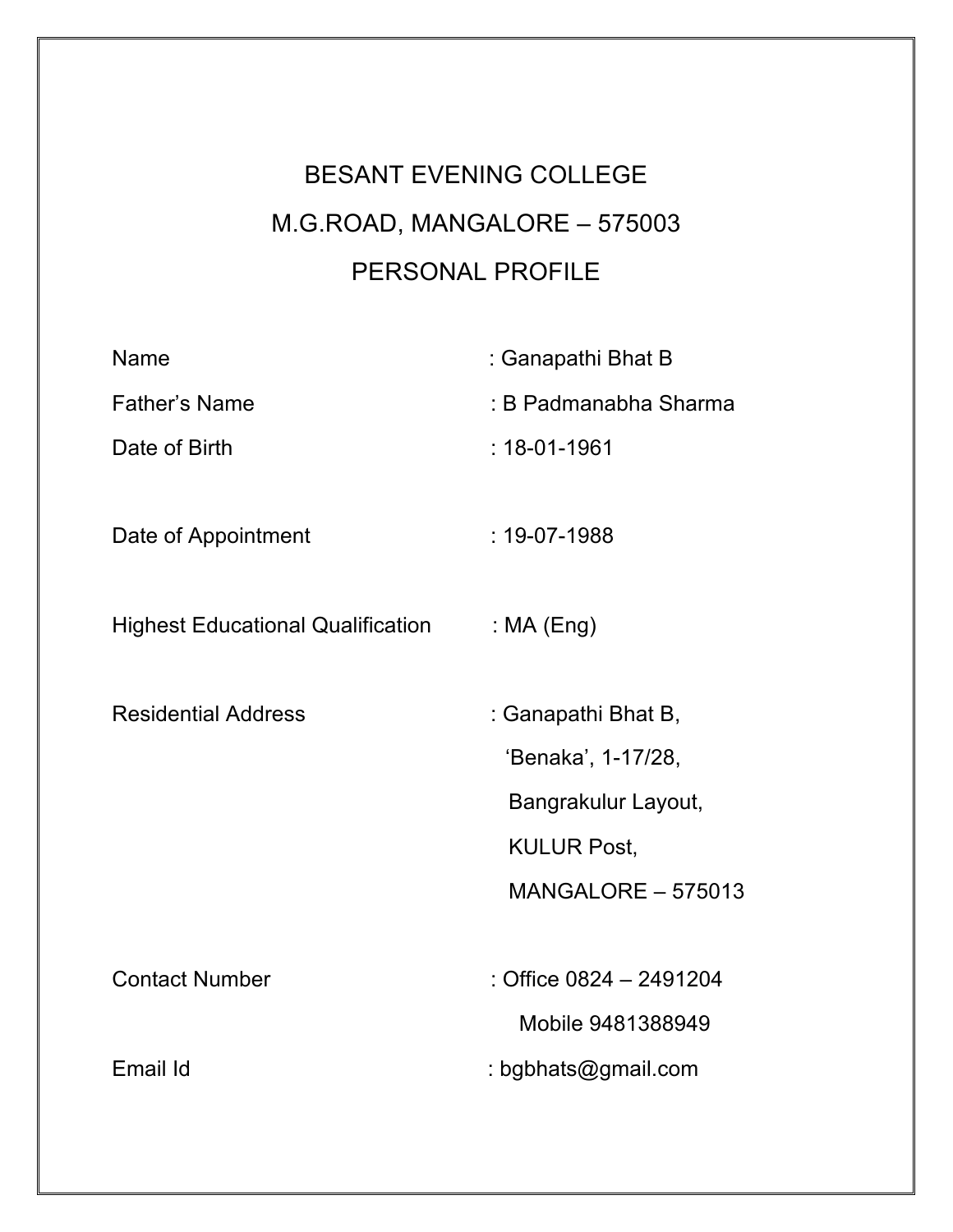## Publications:

- 1. Journal 02
- i) In the Journal of 'English Language Teachers' Interaction Forum' ISS N 2230 – 7710 Vol 1. VI.3. July – September 2015. P 7,8,9.
- ii) 'Teaching of English Experiences & Experiments' ISBN 81 87299 72 – X. First Edition Feb 2013 Puducherry. P – 29,30,31,32.
- 2. Books (Institutional)  $05 + 02 = 07$  (Editor)
- i) Ecstasy an Anthology of English Essays 2013 2104
- ii) Petals an Anthology of Poems 2012 2013
- iii) Blossoms an Anthology of Short Stories (Inter College level) –2009 2010
- iv) Bhavantharanga (Co-Editor) an Anthology of Poems (English, Kannada, Hindi and Tulu) – 2007 - 2008
- *v) Mooru Muthugalu – an Anthology of Short Stories - English, Kannada and Hindi- (Inter College level)*
- vi) In Conference Souvenier/Proceedings 09 +
- vii) Poems/Translation articles/newspaper /Magazines etc., 12 +
- viii) Books (Individual) 02
	- a) Anthology of Poems (Kannada) 01
	- b) Anthology of Kannada Short Stories (Edited and Published) 01
- 3. Attended International Level Conferences 0 2 + 02 = 04
	- (Paper Presented 02)
- ii) National Level Conferences 36 (Paper Presented – 14)
- iii) State Level Seminars 14 (Paper Presented – 04)
- iv) Workshops Attended 20
- v) Attended Guest lectures
- 4. Awards/Recognitions Received
- i) Won World Level Kannada Kaavya Kedage Poetry Competition Award organized by Kaanchan Foundation, Bahrain.
- ii) Karavali Samskritika Prathisthana's Kavya Prashasthi 2006 by Karavali Cultural Foundation, Kasaragod, Kerala.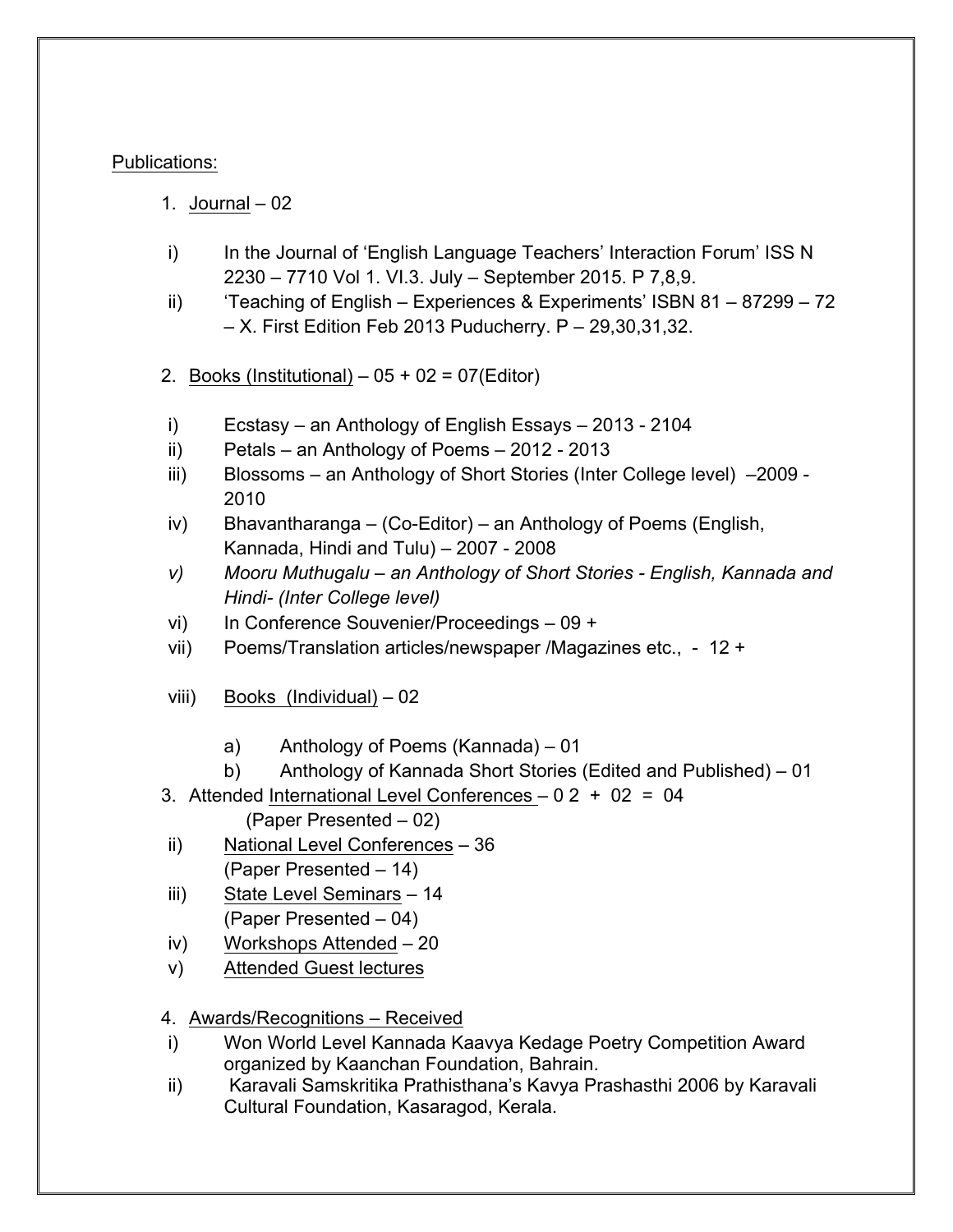- iii) Won Inter District Level Award for Essay Writing, Moodabidre, D.K
- $iv$ ) Slogan Writing on 16<sup>th</sup> National Road Safety Week, Government of Karnataka, Mangalore Region.
- v) Canara Bank Essay Award
- 5. Seminars/Conferences Organised –
- i) By the Department  $-01 +$ Organising Committee Member / Participant – 09 ii) Workshops – 03
- 
- 6. BOE to University / Autonomous Colleges 13
- 7. Resource Person 04
- 8. Presiding Officer 8
- 9. Healthy Practices
	- Donated Prizes in Books and Cash to Meritorious Students of Jawahar Navodaya Vidyalaya, Mudipu – 2010
	- Donated Rs.30,000 to Dharmachakra Trust ® Bangalore towards Vidyanidhi and Sahayanidhi - 2014
	- Financial support to the students to publish books and student fee
	- Broadcast programmes at All India Radio, Mangalore
	- Jury to Inter College Competitions
	- Presented self composed poems at poets meet
	- A Book written by me is selected for Department of Public Library, Government of Karnataka
	- Working Committee member of organizations ELTA of India, AMUCT, FUCTAK, AET, ELTIF, Mahe and All India Havyak Association
	- Contested in Slogan Writing Competitions on Road Safety Week, Dasara Slogans, Environmental Pollution Control etc.,
	- Facilitated deserving students to receive institutional/organizational scholarships.

10.Future Plans :

- $\triangleright$  To Publish recently accomplished Poetical Work in English (25 + Poems)
- $\triangleright$  To Compile, Edit and Publish humorous articles in Kannada
- $\triangleright$  To do Minor Research
- $\triangleright$  To pursue PG Diploma in Yoga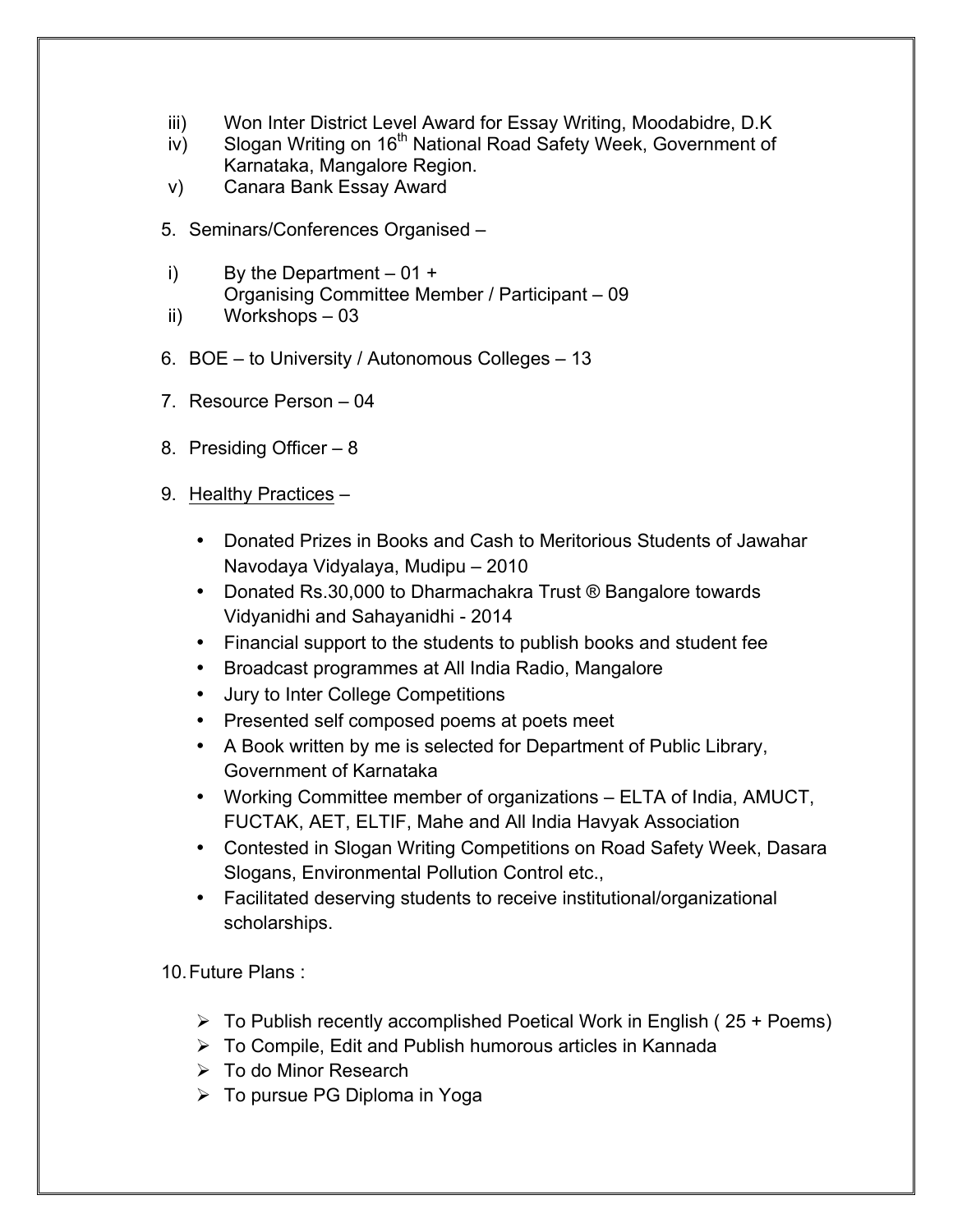Details – Seminars / Publications:

Publications - Individual:

- 1) 'Haavu Mathu Hakki' an anthology Poems(Kan) 4th Sep 2004
- 2) 'Jeevana Deepa' an anthology of Kannada Short Stories(edited) 13.12.2007

∗ Number of papers published in peer reviewed journals (national/international) by faculty and students –

International:  $2 + 10 = 12$ 

- 1) ELTIF International Conference Cum Workshop Paper Abstract - 26,27,28 Dec 2014 Sree Narayana College of Education Mahe Puducherry, Union Territory.
- 2) Published in 7th International Congress on English grammar ICEG 2011, special Journal- 28 Dec 2011.
- 3) Published in National level Conference 'Souvenir', Manipal Institute of Technology Teaching English at undergraduate level 14 Dec 2012
- 4) Published a National level Conference paper in the 'Abstract' titled Classroom Challenges in English Language Teaching at Government First Grade College, Thenkanidiyur, Udupi – Feb 18, 2011.
- 5) English Language Teaching series Teaching of English, Experiences and Experiments - Vol.3 ISBN-81-87299-72x PUDU - Feb 2013
- 6) Published in National level Seminar proceedings-Topic 'Post Independent Writings in Literature with reference to poetry' - 24 Jan 2010

7) Published a poem 'Kadalasiri in an anthology book- 'Holeyinda Samudrakke' Yugapurusha publications S.K 13.4.2008

8) Published article-'Pathrikegalu Samajada Darpana' in the Vol.1 of 'Suvarna Karnataka Sarvajithu' by Bharathiya Karnataka Sangha(R) Bangalore May 2008.

9) Published in State level Seminar-on 'New vistas in the teaching & learning of Communicative English' Sept 26-2008 - Mahaveer College, Moodbidre

10) Published in National Seminar's souvenir on 'Innovatvive Quality' -organised by S.V.M college Ilkal, Bagalkot 7 Nov 2008.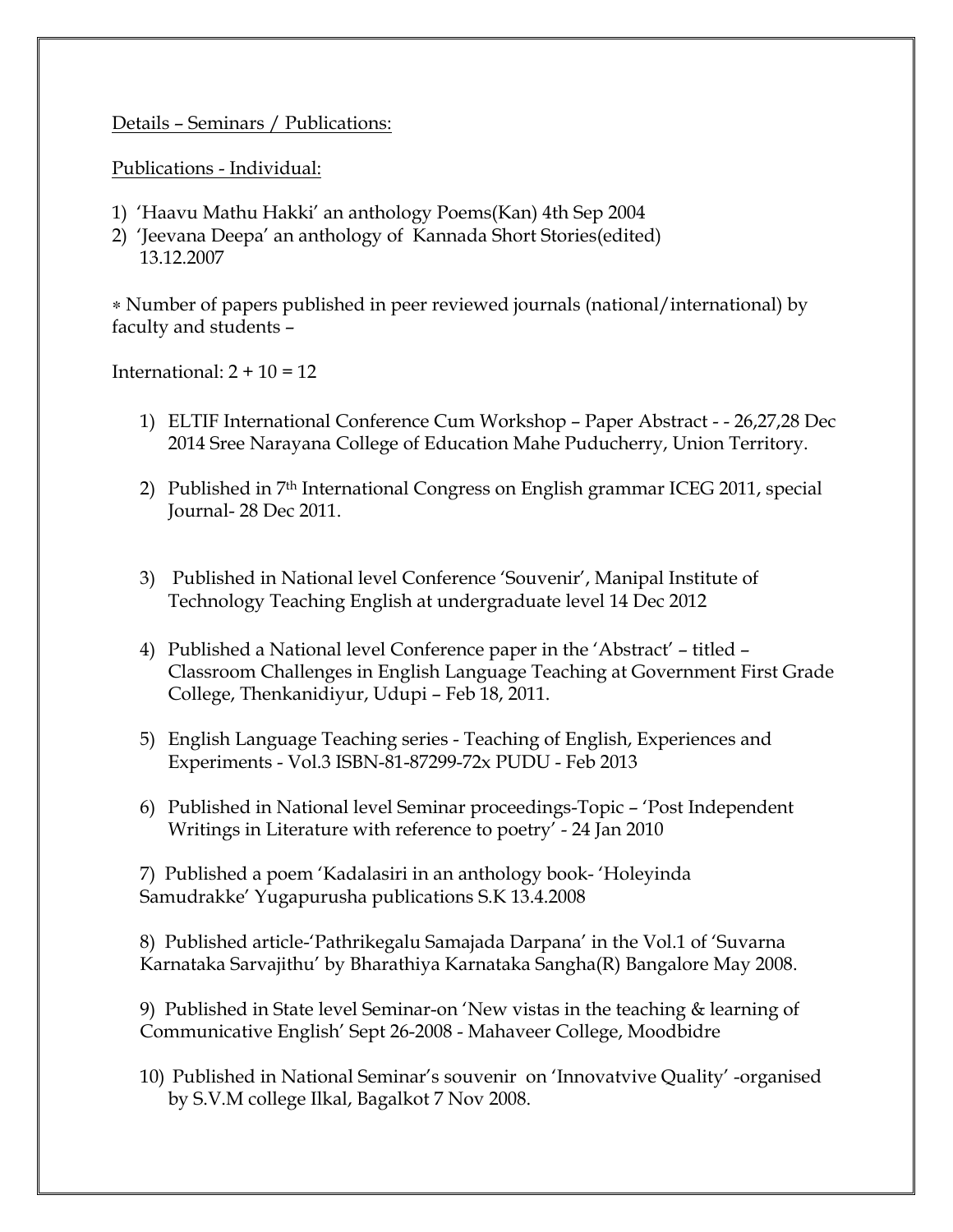- 11) Published a paper in NAAC sponsored 'Souvenir 2008 at Cauvery College Gonikoppal, Kodagu
- 12) Published in National Conference proceedings- on 'Indian Drama in English Translation' Thiagarajar college, Madurai 4,5 Aug 2005.
- 13) Published a few self written poems in State/ National level magazines,articles in news papers etc.

∗ Chapter in Books : 05

\*Published Translation articles in 'Adike Patrike' an all India Areca Growers Associations monthly Journal- Puttur-S.K –March 1993 – page-18-19

\*Translation Articles- 'Grow more by Natural Farming in 'Adike Pathrike' January 1993-page-20-25

\*'Rajatha Rashmi' special magazine on Silver Jubilee year 2000-2001 page 39-41

\* 'Why girls performance in general examinations is better than boys' (interview with students) in Hosadigantha-12.7.92

\*Need to uphold dignity of examinations in 'The Canara Times' Nov 24

\* Many poems, interviews, articles, short stories in magazine, dailies and souvenirs-

∗ Books Edited : 07 (Annual magazine - Sandhya Sourabha,regularly)

#### National Level Seminar(UGC Sponsored) 1

1) UGC Sponsored Two day National Seminar YUVA on 'Swami Vivekananda : Youth Icon and Apostle of Social harmony in the Current World Order' in association with Alumini Association on 22 and 23 March 2014

#### Workshops Organised – 3

1) Workshop on 4-1-2012 along with Association of English Teachers of Mangalore University on 'The Teaching Techniques of the Plays, IV Semester - English Syllabus of UG Courses.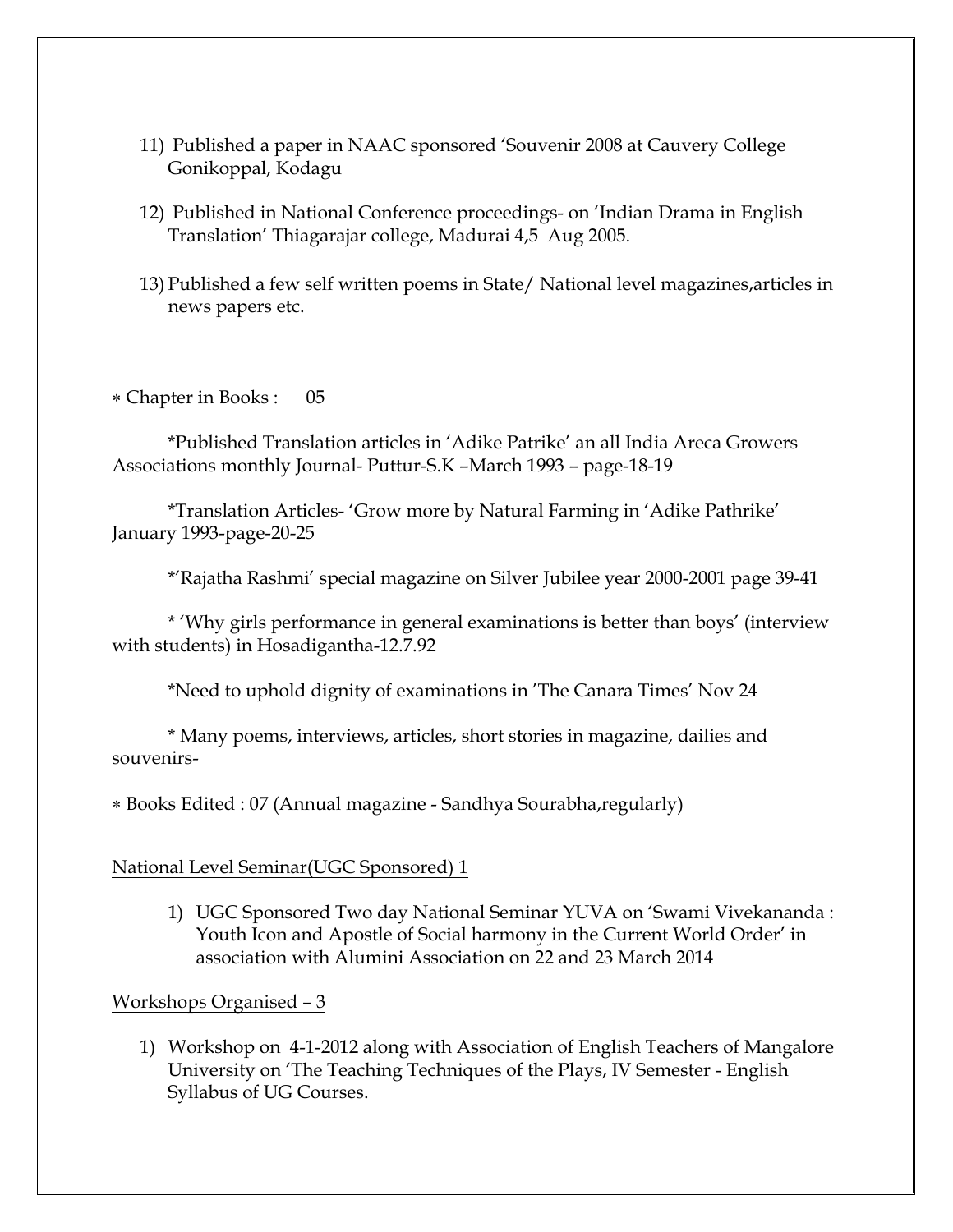- 2) Workshop on the topic 1. 'How to face Interview', 2.'Importance of English in Job Market, 3. Know your potential and Job Opportunities – 20.3.2009
- 3) Workshop on University Level 'Reading and Handwriting in Undergraduate level' on 11.8.2007

Attended:

a) International**:**

1) Presented a paper ELTIF International Conference cum Workshop at Sree Narayana College of Education- Mahe, Puducherry-Union Territory on 26,27,28 December 2014

Topic: Girish Karnad's Tughlaq-a study in Translation

2) Presented a paper at  $7<sup>th</sup>$  International Congress in English Grammar (ICEG 2011)at Bannari Amman Institute of Technology, Satyamangalam Tamilnadu on 28,29 and 30 Dec 2011

Topic: English Language Curriculum and Challenges in Teaching English at Undergraduate Classrooms

3) Vishwa Nudisiri - a World Convention in Kannada literature at Alva's College, Moodbidre 19-22 Dec 2013

4) Attended First World Tulu Convention at Ujire, South Kanara dt., on 10-13 Dec 2009

# b) National:

- 1) Attended National level Seminar YUVA-Swami Vivekananda Youth Icon and Apostle of Social Harmony in the Current World Order in association with Alumini Association on 22 and 23 March 2014
- 2) Presented a paper Teaching and learning language through Literature with reference to Novels at MGM College, Udupi on 9.1.2015
- 3) Attended National Seminar 'Ideologies of Swami Vivekananda and its Relevance to the Contemporary Society' Vivekananda College Puttur on 10.1.2015
- 4) Libtrans-Libraries and Librarianship in Transition: Challenges and Opportunities - at Besant Evening College on 22,23 Aug 2014
- 5) Presented a paper on UGC Sponsored National Seminar-Discourse of Hinduism at KSS College, Subrahmanya – topic - Emergence and Relevance of Hindu Nationalism on 11,12 Dec 2014
- 6) UGC Sponsored National Seminar on "Cultural and Academic Implications of Common Syllabus at Dhavala College, Moodbidri on 30.9.2013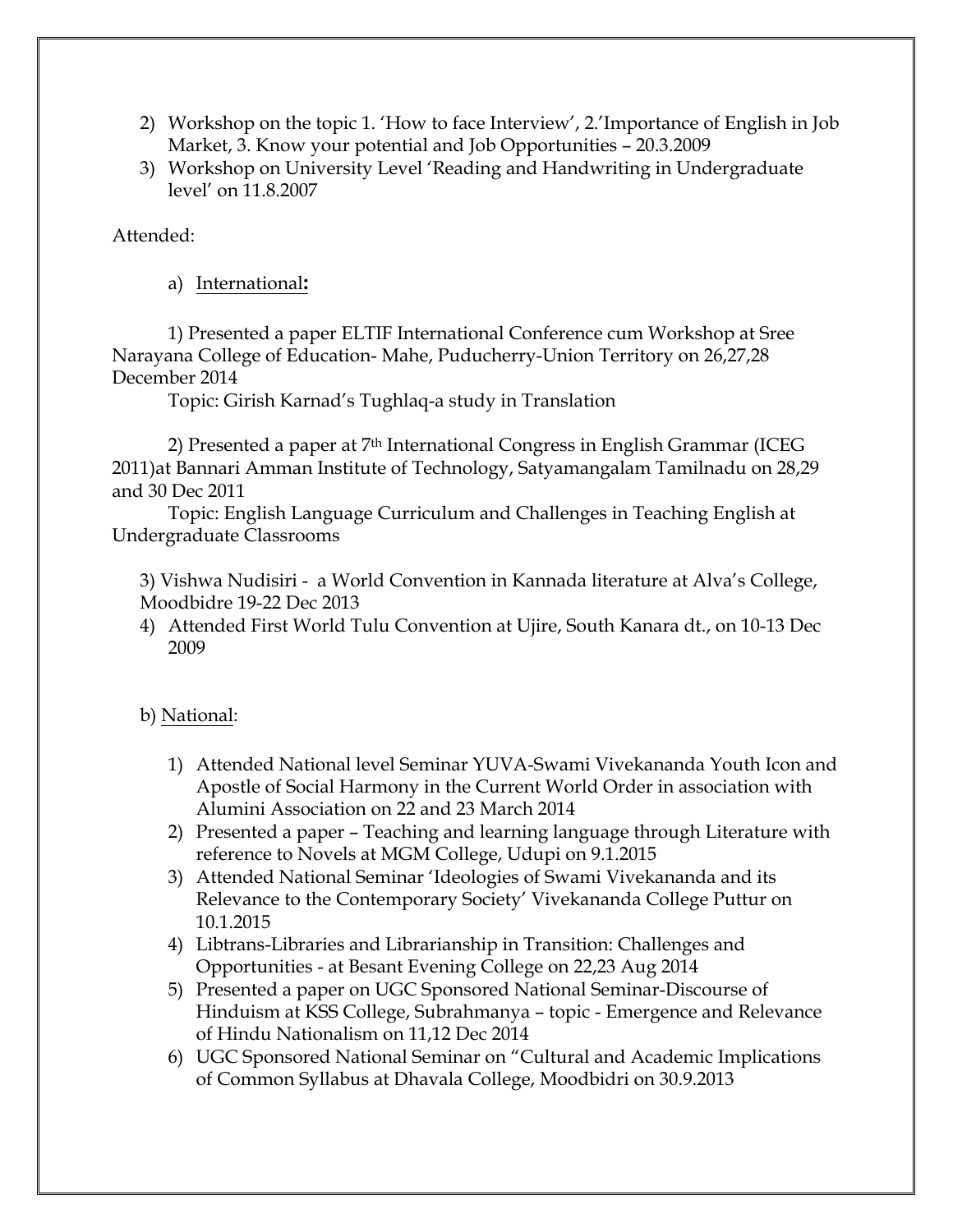- 7) Changing Paradigms of Higher Education : XII Five Year Plan Initiatives at St.Aloysius College, Mangalore on 30, Nov 1, 2 Dec 2013
- 8) Effective Partnerships between Commercial Banks and Micro Finance Institutions at our College on 12.9.2013
- 9) Presented a paper on 'English Language Learning and Literary Appreciation Through Novels at U.G. Level at Vidya Mandir Arts and Science College, Payyannur, Kerala on 1,2 and 3 June 2013
- 10) Presented a paper on 'Teaching English at Undergraduate Level' at Manipal Institute of Technology on 14,15 Dec 2012
- 11) Attended Seminar on 'Emerging Images of Women in Indian Fiction and Translation from Regional Languages at Besant Women's College on 10.3.2012
- 12) Attended a Seminar on 'Art Vis-A-Vis Violence at University College, Mangalore on 9,10 Jan 2013
- 13) Attended Conference on 'Narrative Semantics: Texts,Contexts,Remediations' at Poorna Prajna College, Udupi – 11,12 Jan 2013
- 14) Attended the Seminar on 'Dakshina Kannada Then and Now' a Study in Regional Experience' at our College – 12,13 March 2013
- 15) Presented a paper on 'Impediments and Challenges in Teaching learning English at UG Level at Government First Grade College and PG Centre, Davanagere on 28,29 Sept 2011
- 16) Presented a paper on 'Globalisation and ELT at College Education' at SDM Degree College, Honnavar, UK Dt., on 21 and 22 Oct 2011
- 17) Attended a Seminar on 'Violence and Violence Around' at our College on 5,6 April 2011
- 18) Attended Alvas Nudisiri, a National Conference on Kannada at Moodbidre on 11,12,13 Nov 2011
- 19) Presented a paper on the Topic-Post Independent Literature with reference to Poetry' on 23,24 April 2010 at our College
- 20) Attended a Conference on 'Quality Health Care For Better Living' at Besant Women's College Mangalore on 20,21 Jan 2011
- 21) Presented a Paper on 'Classroom Challenges in English Language Teaching at Government First Grade College Udupi on 18,19 February 2011
- 22) Attended a Seminar on 'India Sixty years in a Nation's Life' at our College on 3,4 April 2009
- 23) Attended a Seminar on 'Indian Constitution 60 years of Action and Inaction'at SDM Law College Mangalore on 9 and 10 August 2009
- 24) Presented a Paper on 'Teaching and Learning English in the light of Rural/Average College Students' at Bhuvanendra College, Karkal on 25,26 Sep 2009
- 25) Attended a Seminar on "Hubs of 21st Century Life How Should Universities and Colleges adapt to a changing World' at Besant Women's College Mangalore on 23,24 Oct 2009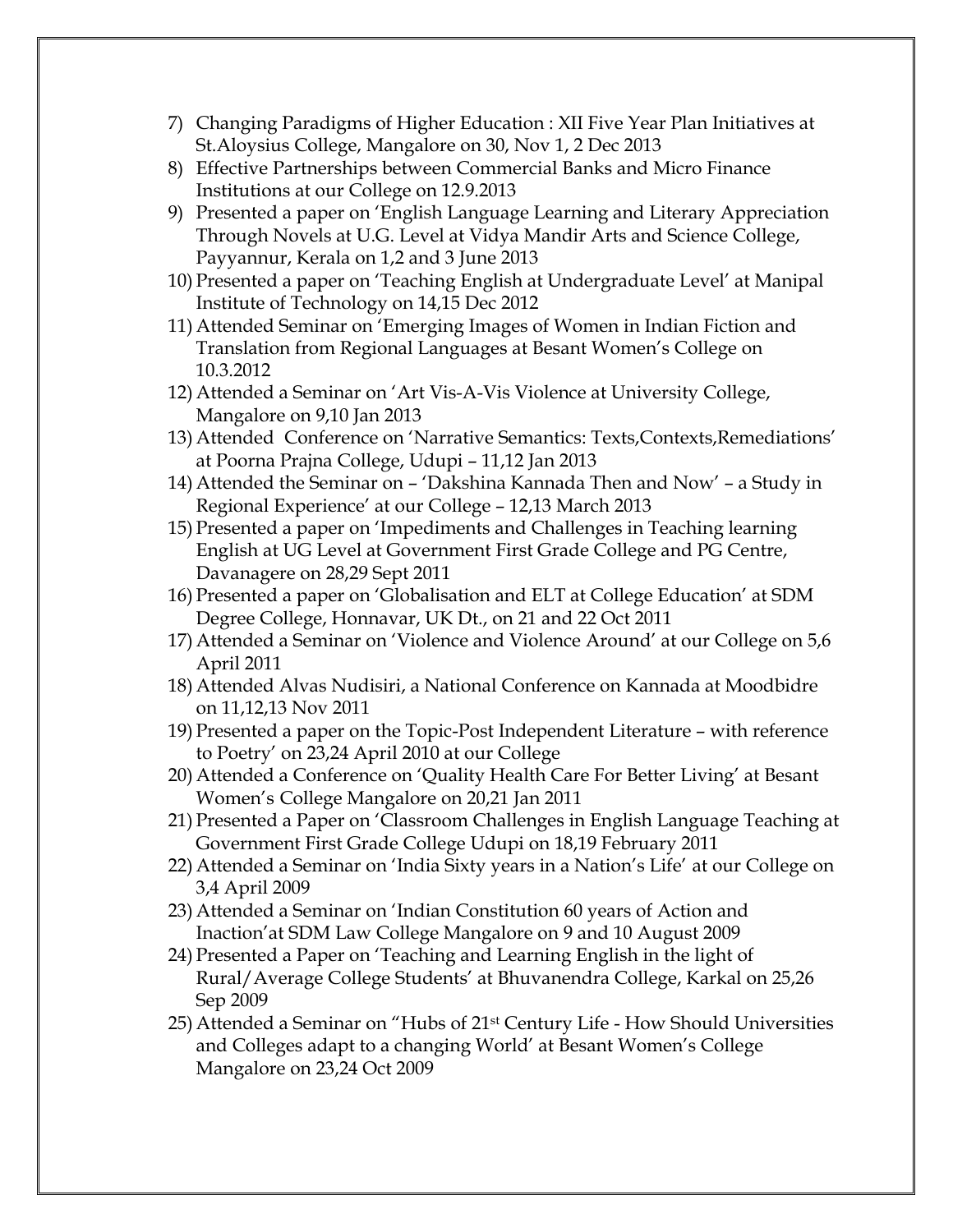- 26) Alvas Nudisiri, a Kannada Literary Meet at Moodabidre on 6,7 and 8 Nov 2009
- 27) Presented a Paper on 'Parents, Students and Teachers in enhancing Quality in College Education' at SDM Arts, Science and Commerce College, Ilkal, Bagalkot Dt., on 6 and 7 Nov 2008
- 28) Attended 3 day Seminar on 'Happiness; Concept of Ananda Mimamsa' conducted by CIDSRS, Canara College Mangalore on 17,18,19 Nov 2008.
- 29) Seminar on Kannada Literature Alvas Nudisiri 2008 at Moodbidre SK Dt., on 28,29 and 30 Nov 2008
- 30) Attended Seminar on Subaltern Literature in Indian Writing in English and Translation' at St.Aloysius College, Mangalore on 9 and 10 Jan 2009
- 31) Attended 74th All India Kannada Literary Conference and released an edited Kannada Story Book 'Jeevana Deepa' at Udupi on 13 Dec 2007
- 32) Presented a paper on 'Responsibilities of Parents and Teachers in Promoting Quality in Higher Education' at Cauvery College, Gonikoppal, Kodagu Dt., on 22,23 Jan 2008
- 33) Presented a poem at the National Seminar on 'Value based Education and Literature' at Besant Women's College Mangalore. Title : 'Saavirada Kaveri' on 14, 15 Feb 2008
- 34) Attended Seminar on 'Perspectives in Indian English Fiction' by St.Aloysius College in association with AET Mangalore University on 27, 28 March 2006
- 35) Presented a paper on 'Indian Drama in English Translation' at Thiagarajar College(Autonomous) Madurai, Tamilnadu on Aug 4 and 5 2005
- 36) Presented a paper on 'How to Make English Learner Friendly' on Interrelationship of Indian Languages at KSJ Arts and SMS Commerce College for Women, Dharwad on 6 7 Dec 2005

### c) State Level Seminar:

- 1) Symposium on 'New Harvest in Kannada Literature organised by Kendra Sahitya Akademi – at Besant Women's College – 20.9.2014
- 2) Attended Vivek Kirana' Value Based Education a 150<sup>th</sup> year Vivek Samsmarana Seminar at Ramakrishna Math, Mangalore – 21.9.2013
- 3) Attended a Seminar in 'Indian Literature in English Translation' the present Scenario at Bhandarkar's College, Kundapura on 3.8.2012
- 4) Presented a Paper on Literature and Politics with reference to Girish Karnad's 'Tughlaq' at Kamala Nehru Memorial National College for Women' at Shivamogga, Karnataka on 28.4.2010
- 5) Attended a Seminar in 'Human Rights: Contemplations on Emerging Contexts' at St.Aloysius Evening College, Mangalore on 27.3.2010
- 6) Attended a Seminar on 'Information Technology and Communicative Language' at Sacred Heart College, Madanthyar, D.K Dt., on 30, 31 July 2009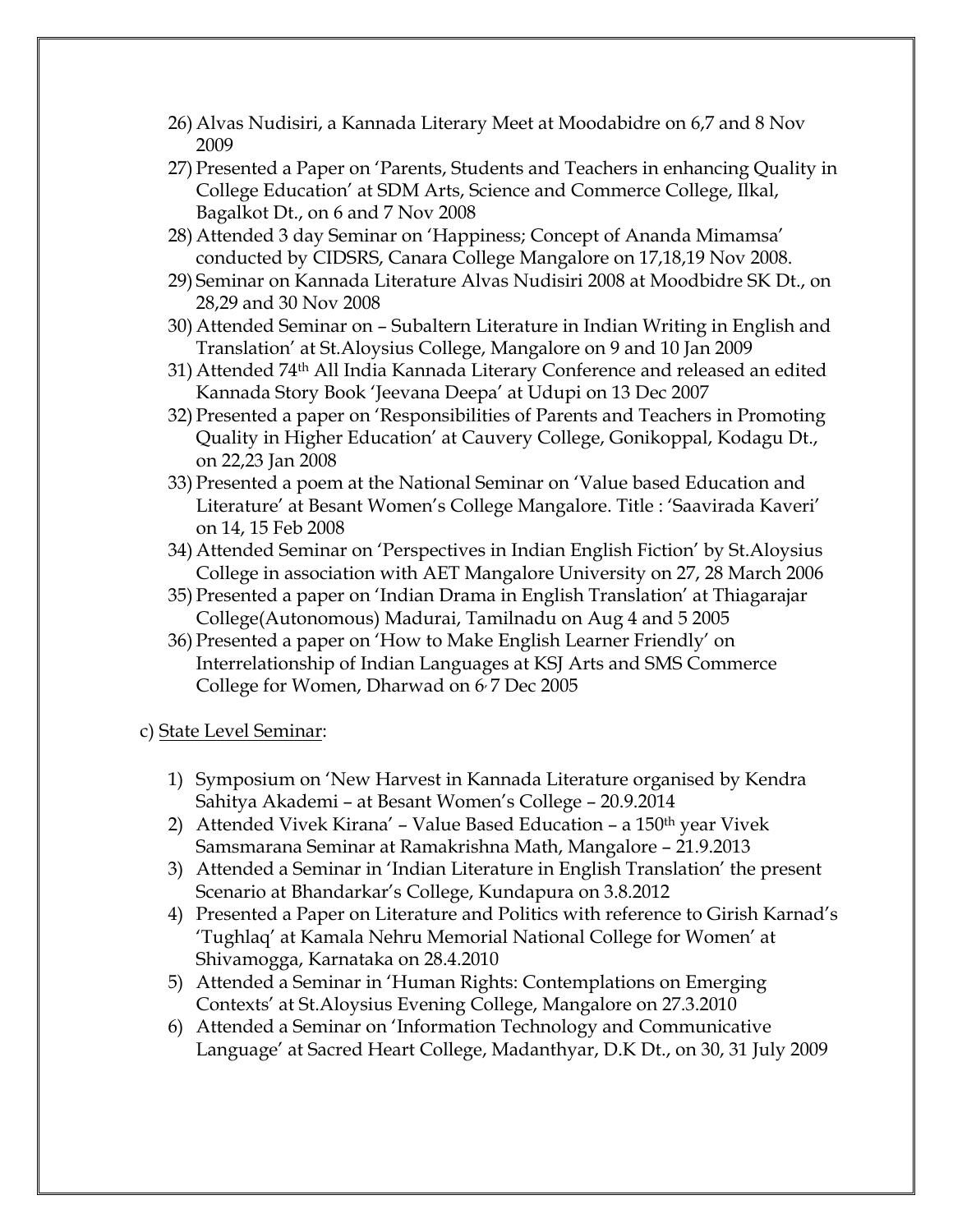- 7) Attended a Seminar on Shri Bhagavadgeeth approach towards Mind and Management, organised by CISRS, Canara College, Mangalore on 19 and 20 Dec 2009
- 8) Presented a paper on 'New Vistas in the Teaching, learning of Communicative English on the topic 'English Language – How to make English Learner friendly in Colleges' at Sri Mahaveer College, Moodbidre on 26,27 Sept 2008
- 9) State Level Conference on HRD : New Directions and Paradigms in the Light of Global Meltdown at SDM College of Business Management, Mangalore on 24.3.2009
- 10) Presented a Paper on 'How to make Language Classes a Pleasurable route to learn Communicative Skills' at K.S.S. College, Subramanya on 4,5 Aug 2007
- 11) Presented a Paper in the Seminar on 'Multi Lingual Approach in the Light of Globalisation' – Topic : 'The Relevance of Translation in English literature with reference to Karnad's Hayavadana and Tughlaq' at Vivekananda College, Puttur on 23, 24 Sept 2006
- 12) Attended State Level Conference on 'HIV/AIDS and Drug Abuse' at Townhall, Mangalore on 20.2.2005
- 13) 'Indian Higher Education for 2010 and beyond' at CLHRD, Valencia, Mangalore 0n 26.3.2005
- 14) Attended 4 days State Level Workshop on 'Technology based innovations in Teaching and learning at College Level' at Milagres College, Kallianpur on 23,24,25 and 26 Jan 2005

# d) Workshops:

- $\triangleright$  Attended University Level Workshop on The Revised English Syllabus for Third semester UG Courses of Mangalore University held at Besant Women's College, Mangalore on 1 July 2015
- $\triangleright$  University Level Workshop on 'Revised English Syllabus for II Semester U.G.Courses of Mangalore University at SAC Mangalore on 19.1.2015
- Ø State level Workshop organised by Karnataka State Aided Educational Institutions at Bangalore on 7.8.14
- $\triangleright$  Attended a Workshop organised by AET, Mangalore University on New Syllabus at Canara College, Mangalore on 16.7.2014
- $\triangleright$  -on Employment and Employability in the Government Sector organised by the College on 6.9.2014
- $\triangleright$  Attended a Workshop on 'The Teaching Techniques of the Plays' at our College on 4.9.2012 in association with A.E.T, Mangalore
- $\triangleright$  National Workshop on Contemporary Indian Drama at St. Aloysius College Mangalore on 7 and 8<sup>th</sup> January 2011